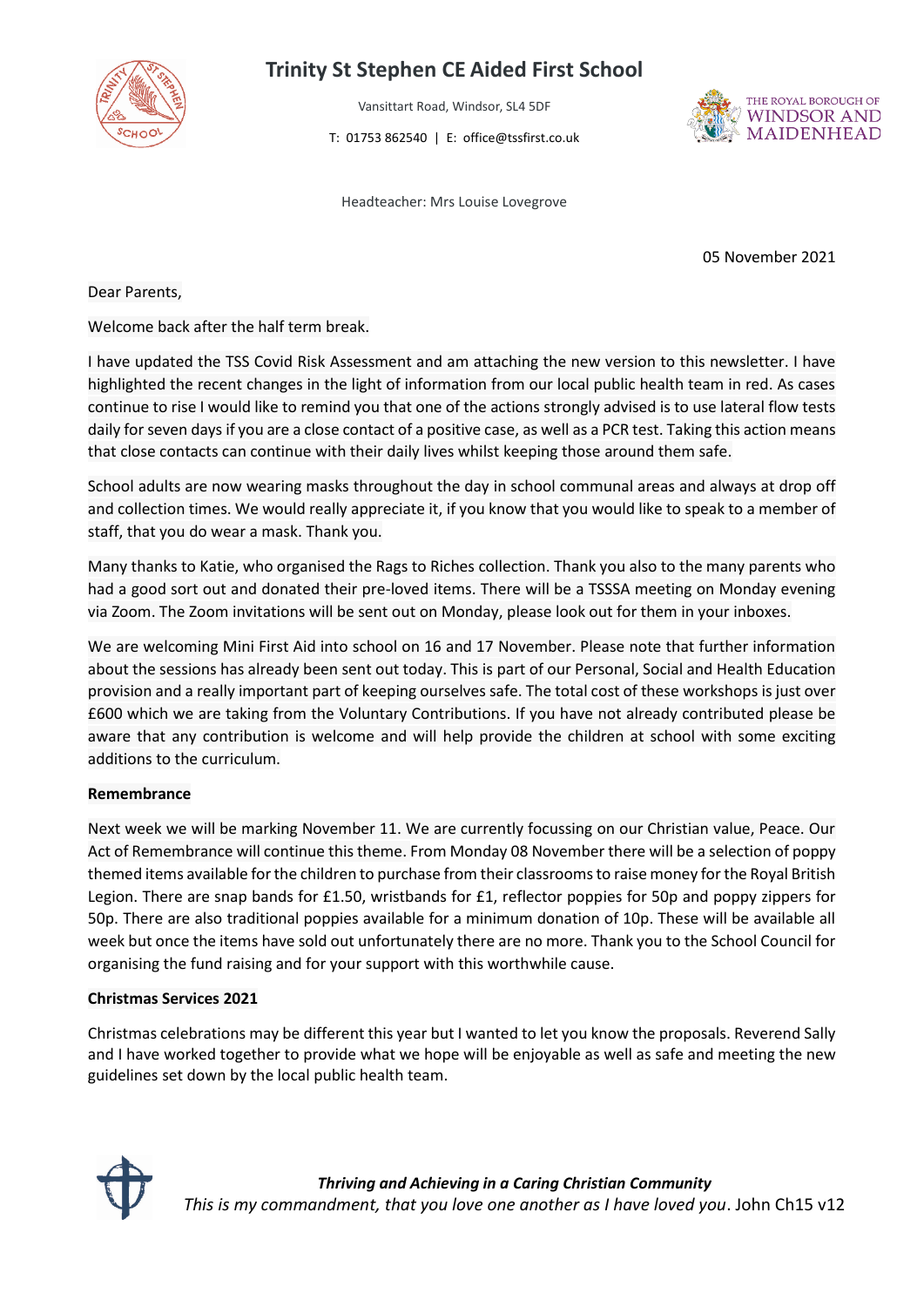

# **Trinity St Stephen CE Aided First School**

Vansittart Road, Windsor, SL4 5DF

T: 01753 862540 | E: office@tssfirst.co.uk



Headteacher: Mrs Louise Lovegrove

### **The Christingle Service**

The Christingle Service will be moved to Thursday 02 December. Children will be making their Christingles in school during the week and will take them to the church on that morning. There will be two services, one for Year 3 and Year 4 at 9am and one at 9.45am for the remainder of the school. These will be assembly style acts of worship led by Reverend Sally. The Christingles will be lit and the children will sing. Christingles will then be taken home to enjoy.

# **The Nativity**

The school Nativity will be led by Year 1 supported by Reception Class and Year 2. We intend to run two performances on Wednesday 08 December one at 1.30pm and one at 6pm.

# **Year 3 and 4 Christmas Service**

We are also hoping to give parents the opportunity to come and see Year 3 and Year 4 perform a variety of Christmas songs interspersed with Christmas readings. This is planned for Thursday 09 December at 2.30pm.

We really hope that parents will be welcome to attend our Christmas events but this will be confirmed closer to the time after risk assessments have been completed.

#### **School Lunches**

Finally, please remember to complete your lunch order in good time. You can alter your order up to midnight of the day before. Not placing the order will normally mean that you will need to bring a packed lunch to school for your child as we do not regularly have spare meals.

#### **Extra-Curricular Clubs**

We have had a good take up for our clubs this half term. A few spaces are available in the following clubs:

| Monday    | 3.15-4.15pm | Reception             | French              | Spaces        |
|-----------|-------------|-----------------------|---------------------|---------------|
| Tuesday   | 3.15-4.15pm | Year 1 & 2            | French              | Spaces        |
| Wednesday | 8.00am      | Year 3 & 4            | <b>Street Dance</b> | Spaces        |
| Wednesday | Lunchtime   | <b>Year 3 &amp; 4</b> | Knitting            | <b>FULL</b>   |
| Thursday  | 8.00am      | Year 1, 2, 3 & 4      | <b>Active Club</b>  | Spaces        |
| Thursday  | 3.15-3.45pm | <b>Year 3 &amp; 4</b> | French              | <b>FULL</b>   |
| Friday    | 8.00am      | Year 3 & 4            | Gymnastics          | Spaces        |
| Friday    | 3.15-4.15pm | <b>Year 1 &amp; 2</b> | Drama               | <b>FULL</b>   |
| Friday    | 3.15-4.15pm | Year 3 & 4            | Multi Sports        | <b>Spaces</b> |

If you would like to sign your child up for any of the available clubs please contact the school office.



# *Thriving and Achieving in a Caring Christian Community This is my commandment, that you love one another as I have loved you*. John Ch15 v12